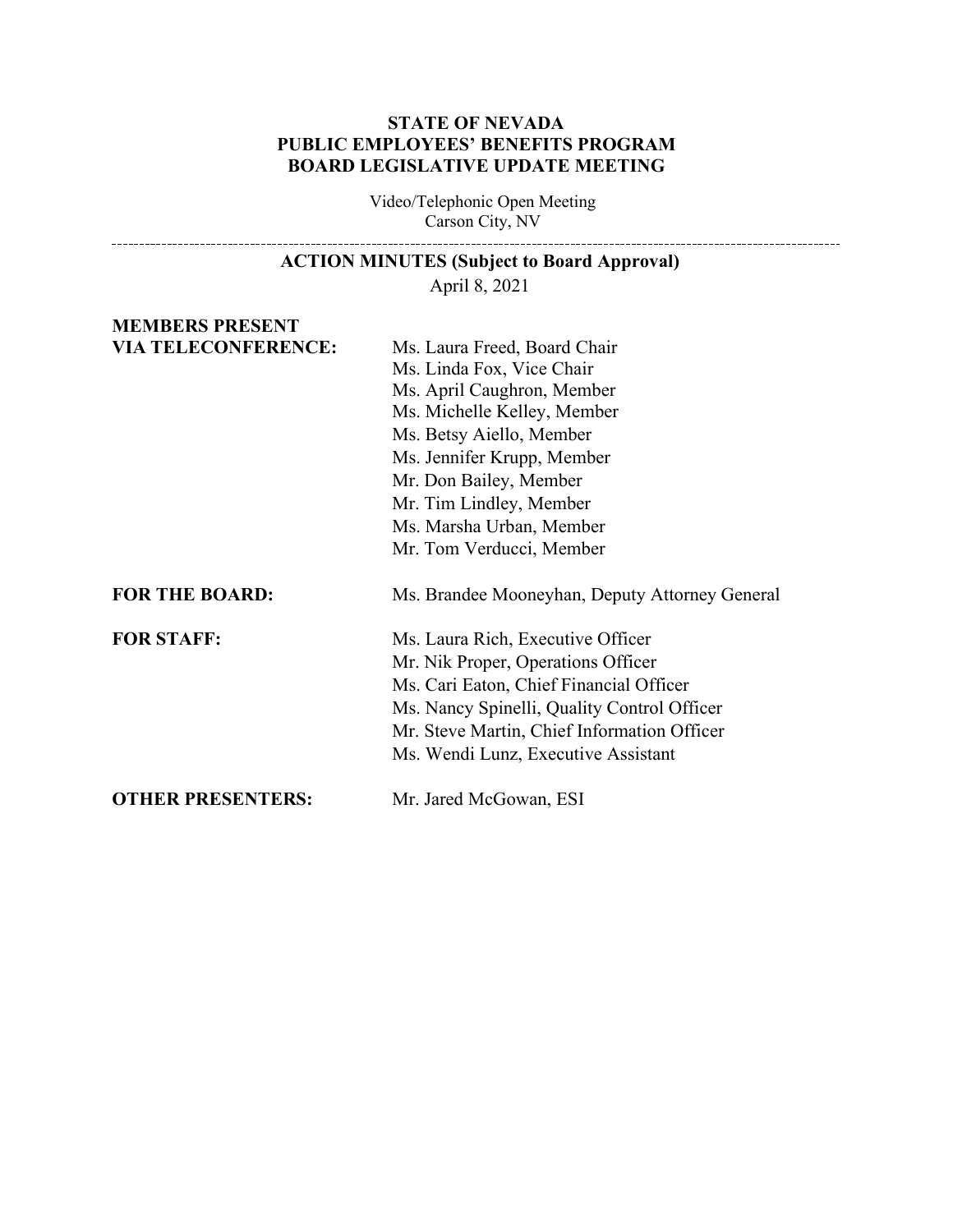- 1. Open Meeting; Roll Call
	- Board Chair Freed opened the meeting at 1:00 p.m.
- 2. Public Comment
	- Priscilla Maloney AFSCME
	- Janelle Woodward Active State Employee
	- Kent Ervin Nevada Faculty Alliance
	- Stephanie Parker Active State Employee
	- Doug Unger Nevada Faculty Alliance
	- Carter Bundy AFSCME
	- Peggy Bohn
- 3. Discussion and possible action regarding 2021 Legislative Bills that may impact the Public Employees' Benefits Program, including the following:
	- **Assembly Bills**
	- **Senate Bills**
	- **Bill Draft Requests**

(Laura Rich, Executive Officer) (**For Possible Action**)

## **BOARD ACTION ON ITEM 3 - SB337**

- **MOTION:** Motion to staunchly disapprove SB337 as introduced
- **BY:** Member Tom Verducci
- **SECOND:** Member Don Bailey
- **VOTE:** Unanimous; the motion carried

## **BOARD ACTION ON ITEM 3 - SB360**

- **MOTION:** Motion that the Executive Officer suggest to the sponsor an amendment to remove the mandatory list submitted by labor organizations and suggest adding an eleventh board member that the governor would choose from the labor organization representing the largest number of employees.
- **BY:** Member Tim Lindley
- **SECOND:** Board Chair Laura Freed
- **VOTE:** Yes 6, No 3; the motion carried (Members voting No Michelle Kelley, Marsha Urban, Tom Verducci)
- 4. Public Comment
	- Carter Bundy AFSCME
	- Kent Ervin Nevada Faculty Alliance